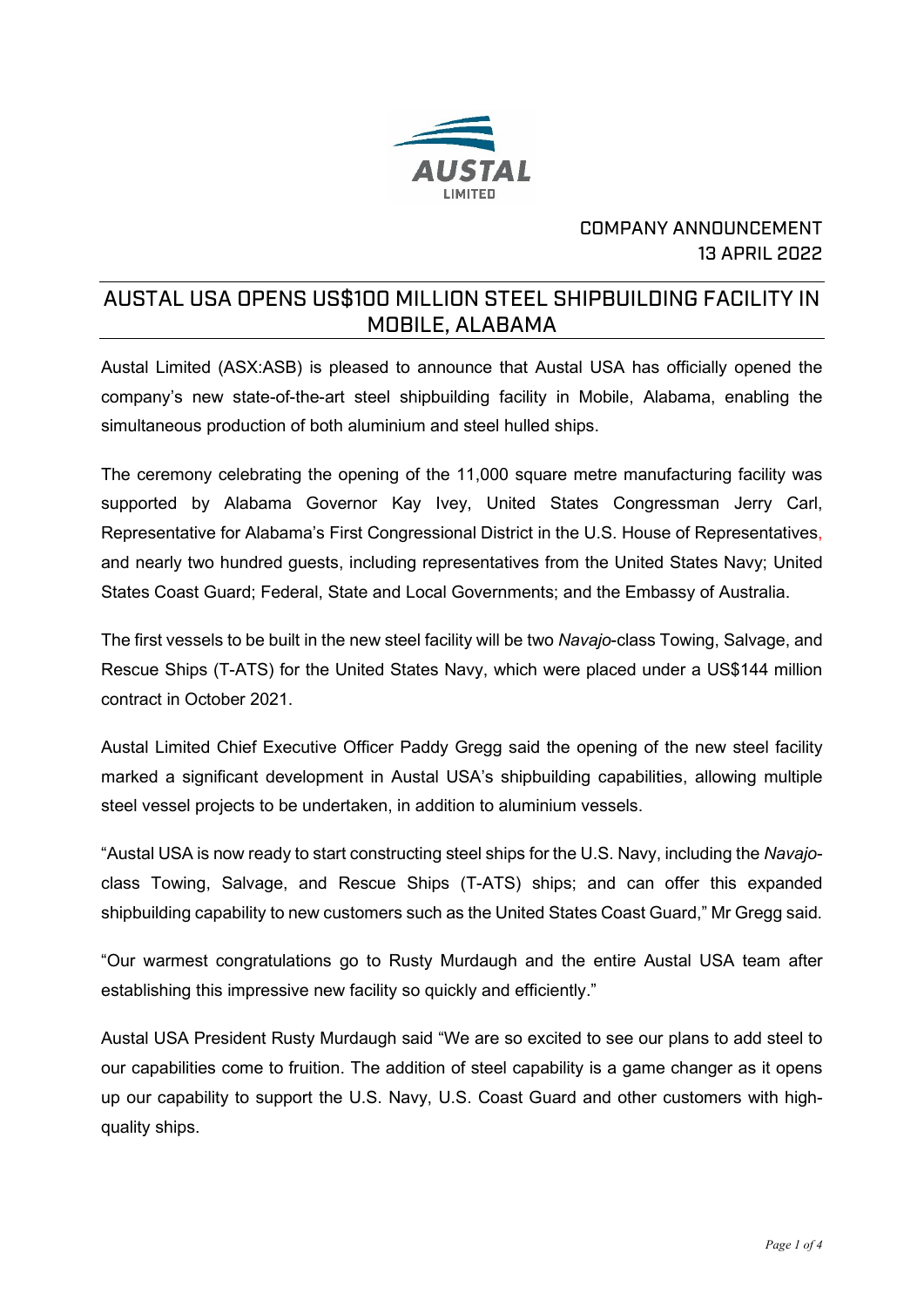"We appreciate the confidence the Department of Defense and the Department of the Navy have shown in us with the award of the DPA grant, to help get this project started and look forward to repaying that confidence with our future performance delivering high-quality steel ships."

"Austal USA will operate our steel production line using the same lean manufacturing principles that we've refined over the last 15 years building LCS and EPFs for the Navy. That process has resulted in Austal's reputation for delivering quality ships, on time and on budget, ship after ship. We will bring that same reliable production capability to steel ship construction," Mr Murdaugh added.

Financing for the new steel shipbuilding facility was provided in part by a Defense Production Act (DPA) Title III Agreement between the United States Department of Defense, and Austal USA. The agreement, valued at US\$50 million, was announced in June 2020. Austal USA matched these funds and invested an additional US\$50 million into the completion of the steel facility.

The new steel manufacturing facility includes the latest in computerised and robotic steel processing equipment to handle all the current and future demands of the U.S. Navy and the U.S. Coast Guard. A 6,000 square metre stock yard will be utilised for handling the raw steel and a 2,000 square metre paint facility will provide the ability to paint and blast simultaneously in two separate cells, or both cells can be combined providing the ability to paint super-modules.

The addition of steel shipbuilding capability complements the company's well-established aluminium shipbuilding expertise, which includes the delivery of 15 *Independence-*class Littoral Combat Ships (LCS) and 12 *Spearhead*-class Expeditionary Fast Transports (T-EPF) to the United States Navy. The company has a further seven ships currently under construction at the shipyard in Mobile, Alabama.

*This ASX announcement has been approved and authorised for release by Paddy Gregg, Austal Limited's Chief Executive Officer.*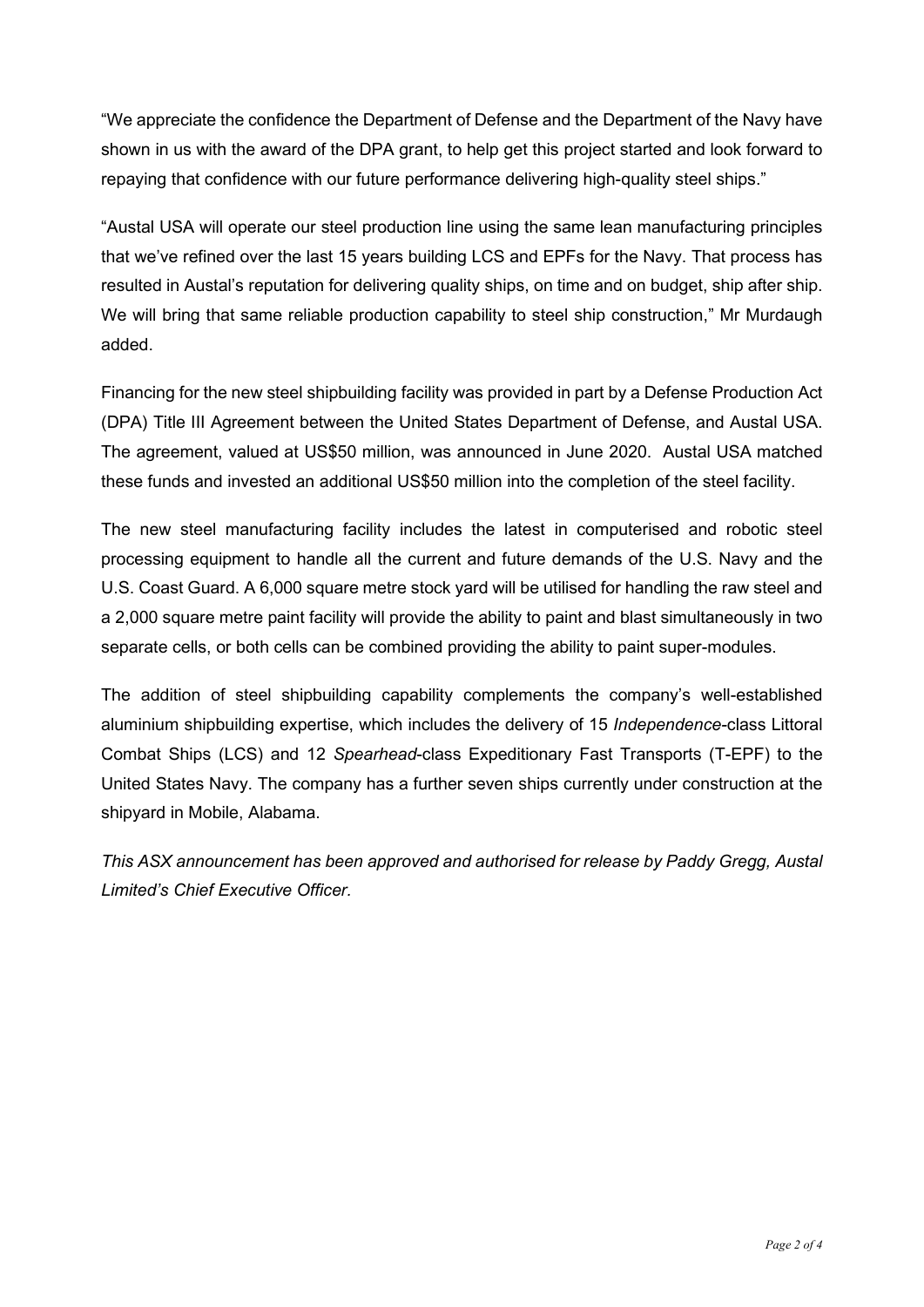

*Austal USA has officially opened new a steel shipbuilding facility at the company's shipyard in Mobile, Alabama. (Image: Austal USA).*

### **-ENDS-**

### **Media Contact:**

Cameron Morse +61 433 886 871 [cameron.morse@fticonsulting.com](mailto:cameron.morse@fticonsulting.com)

### **About Austal:**

Austal is Australia's global shipbuilder and defence prime contractor designing, constructing and sustaining some of the world's most advanced commercial and defence vessels.

For more than 30 years Austal has contracted more than 340 vessels for over 121 commercial and defence operators in 59 countries, worldwide.

Austal is Australia's largest defence exporter and first ASX-listed shipbuilder. Austal has industryleading shipyards in Australia, the United States of America, Philippines and Vietnam with service centres worldwide, including the Middle East.